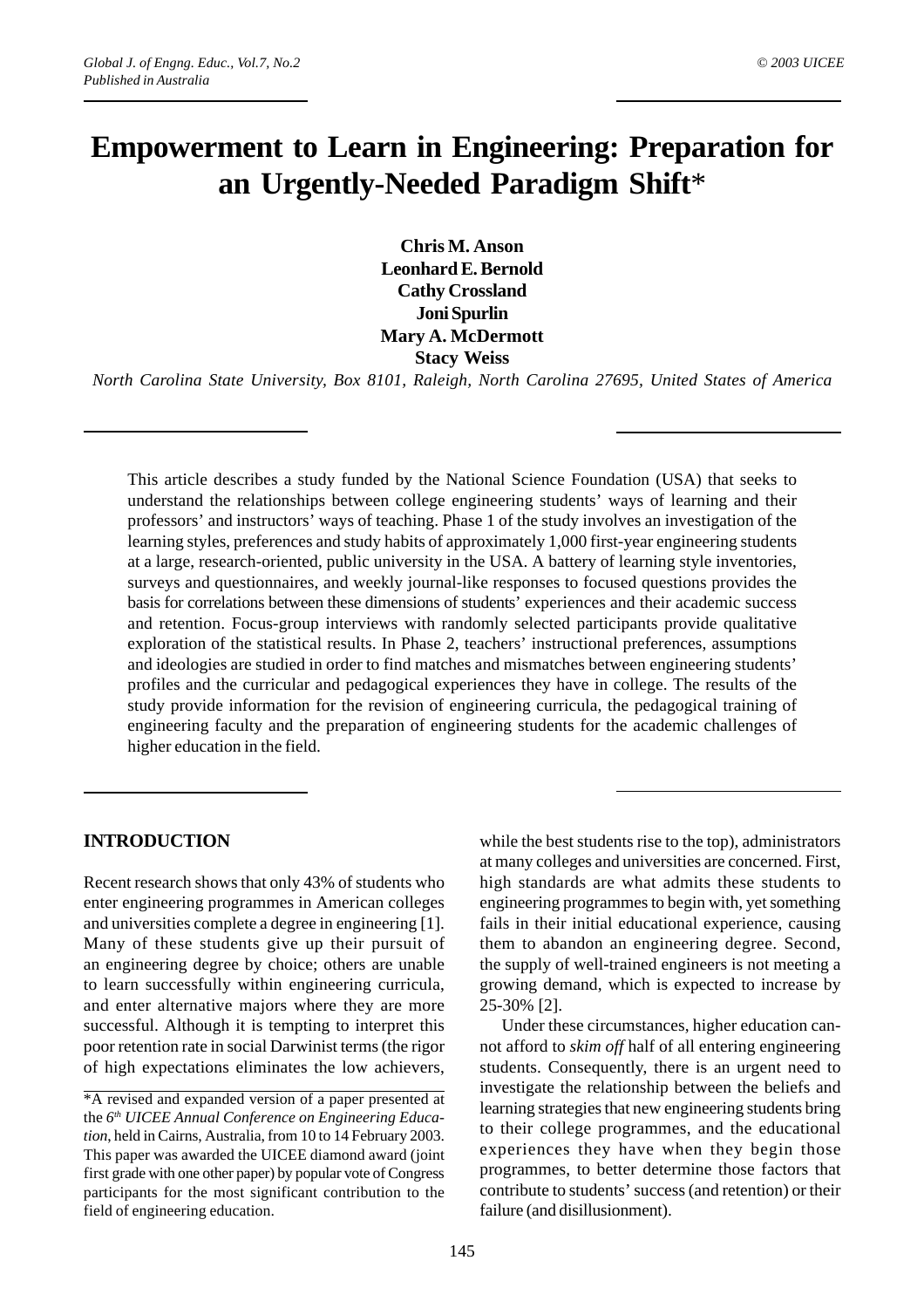The study described in this article seeks to undertake the following:

- Understand the relationships among first-year engineering students' learning styles, attitudes and academic success.
- Examine in detail the learning styles and strategies engineering students typically use in their approaches to learning specific content material in their engineering and science courses.
- Determine differences between the strategies employed by successful and unsuccessful students and relate these to retention.

In a second phase of the study, the results from Phase 1 are used to create instructional interventions for students to increase their success and levels of retention in engineering programmes. Efforts at faculty development can simultaneously improve engineering teachers' approaches to teaching and learning.

# **SYMBIOSIS IN TEACHING AND LEARNING**

Scientific evidence strongly supports the effectiveness of active learning and teaching. [3]. As Felder et al have put it, more student-centred approaches to instruction

… *have been shown in study after study to have positive effects on students' academic performance, motivation to learn, and attitudes toward their education and toward themselves* [4].

Yet while active learning has been used in many fields of instruction, much engineering education adheres to an old paradigm that treats students as passive recipients of knowledge transferred by *master* teachers. Many educational experts believe that a serious effort is needed within engineering programmes to prepare students for these *traditional* curricula (especially those students who do not learn best with such approaches), while simultaneously reforming teaching methods through new efforts at faculty development and curricular enhancement.

Although such enhancements have helped to inform faculty how best to teach in a more active, student-centred environment, the scientific literature on engineering education has little to say about how best to learn in this paradigm. Because active learning shifts many responsibilities to students, for example, they need to be skilled enough to be successful in their new role. However, a recent informal survey of 100 engineering students at North Carolina State University, Raleigh, USA, showed that the students strongly believe that teaching practices found highly effective in an active learning environment are ineffective. An overwhelming number of students considered *requiring them to search and generate information on their own* a bad teaching practice.

Such mismatches between students' expectations and teachers' strategies suggest the difficulties of reforming engineering curricula. Studies of learning styles show that some students are attracted to abstract, *what if* kinds of learning, preferring the hypothetical and theoretical over the concrete and specific. Other students are the opposite [5]. Some students are more disposed to action in their learning, or practicing and performing, while others are more disposed to reflecting and imagining (see Figure 1).

Similarly, faculty bring various levels of knowledge and beliefs about pedagogy to their teaching, some preferring a lecture/test approach in which they are the *sage on the stage*, and others preferring to be *guides by the side*, engaging students in active learning and hands-on applications of concepts. Studies of the way teachers respond to students' writing have shown that just as students can be *dualistic* or *reflective* thinkers, so can instructors [6]. Similarly, *received* methods of instruction place students in a passive role, which educational research has shown to be a less effective way to teach than more problem-based, project-centred and active learning methodologies that engage students in their studies and challenge them intellectually. Yet students may be so indoctrinated into these traditional methods that they interpret healthier pedagogical strategies as ineffective, resisting them as *busy work* and preferring modes in which they do not need to be fully engaged in their learning.

Given this diversity of approaches (and an increasing emphasis on active learning in some engineering programmes), the potential for mismatches between students' learning styles, preferences and practices on the one hand, and teachers' pedagogies on the other, is considerable. To understand and solve such mismatches requires seeing education as a kind of symbiosis involving complex relationships between students' and teachers' beliefs and practices.

To explore these relationships, more robust research is needed to relate various aspects of what students bring *to* their educational experience – in the form of knowledge, attitudes, beliefs, strategies, skills and ways of learning or thinking – and what experiences they have when they enter the college environment. Levin and Wyckoff, for example, in studying factors that contribute to the persistence and success of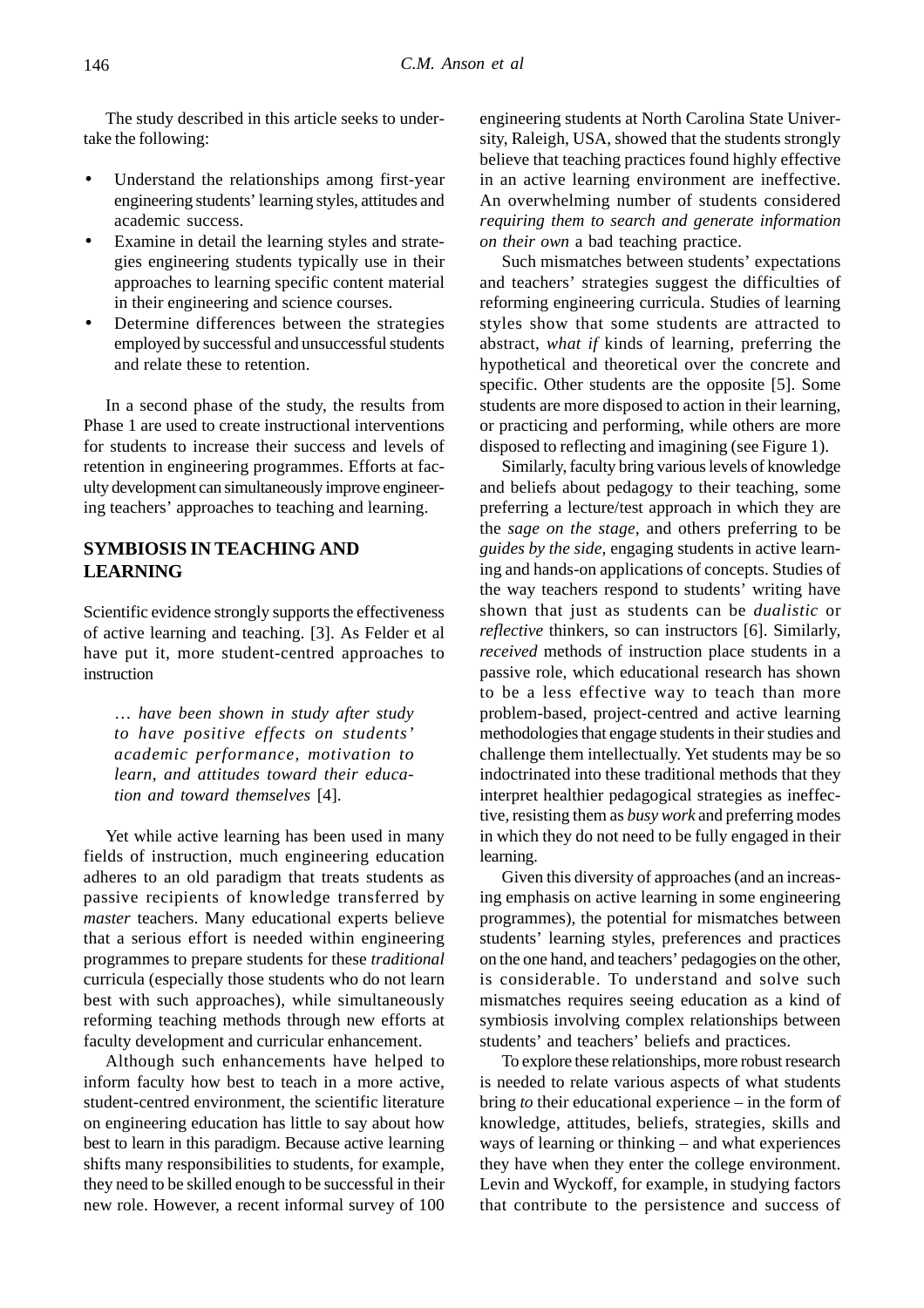

Figure 1: Model of Kolb's main learning styles, which combines Kolb's Learning Styles Inventory [8] and McCarthy's 4MAT model [9], from which the Learning Types Measures (LTM) were developed [10].

engineering students, identified six predictive preenrolment factors: high school grades, placement test scores in algebra and chemistry, gender, focus on science interest and reasons for choosing engineering. Predictors at the end of the first and second year of college study included grades in specific science and mathematics courses [7].

While such studies show relationships between retention and basic measures of success, they examine mostly external factors subject to the criticism of the self-fulfilling prophecy: successful students are successful, and therefore continue in and finish their programmes of study. Little is known, for example, about why some successful learners (those who bring motivation, skills, knowledge, good prior performance and high IQs into college [8]) fail to thrive in engineering programmes, often transferring into other courses of study where they become successful and complete their degrees.

#### **THE CURRENT STUDY**

A new research effort led by the authors has surveyed over 1,000 first-year engineering students who started their college careers in mid-August 2002. The main data collection tools included three survey instruments: the Pittsburgh Freshman Engineering Attitudes Survey (PFEAS); the Learning and Study Skills Inventory (LASSI); and the Learning Type Measure (LTM). In addition, students responded to weekly surveys designed to assess their attitudes towards various aspects of learning, as well as more open-ended questions that elicited journal-like written responses.

The PFEAS is a multiple-choice survey consisting of 50 items that tap into incoming engineering students' attitudes in 13 key areas, including their general impressions of engineering, what they think engineers do and how they contribute to society, how they feel about working in groups, and how much they enjoy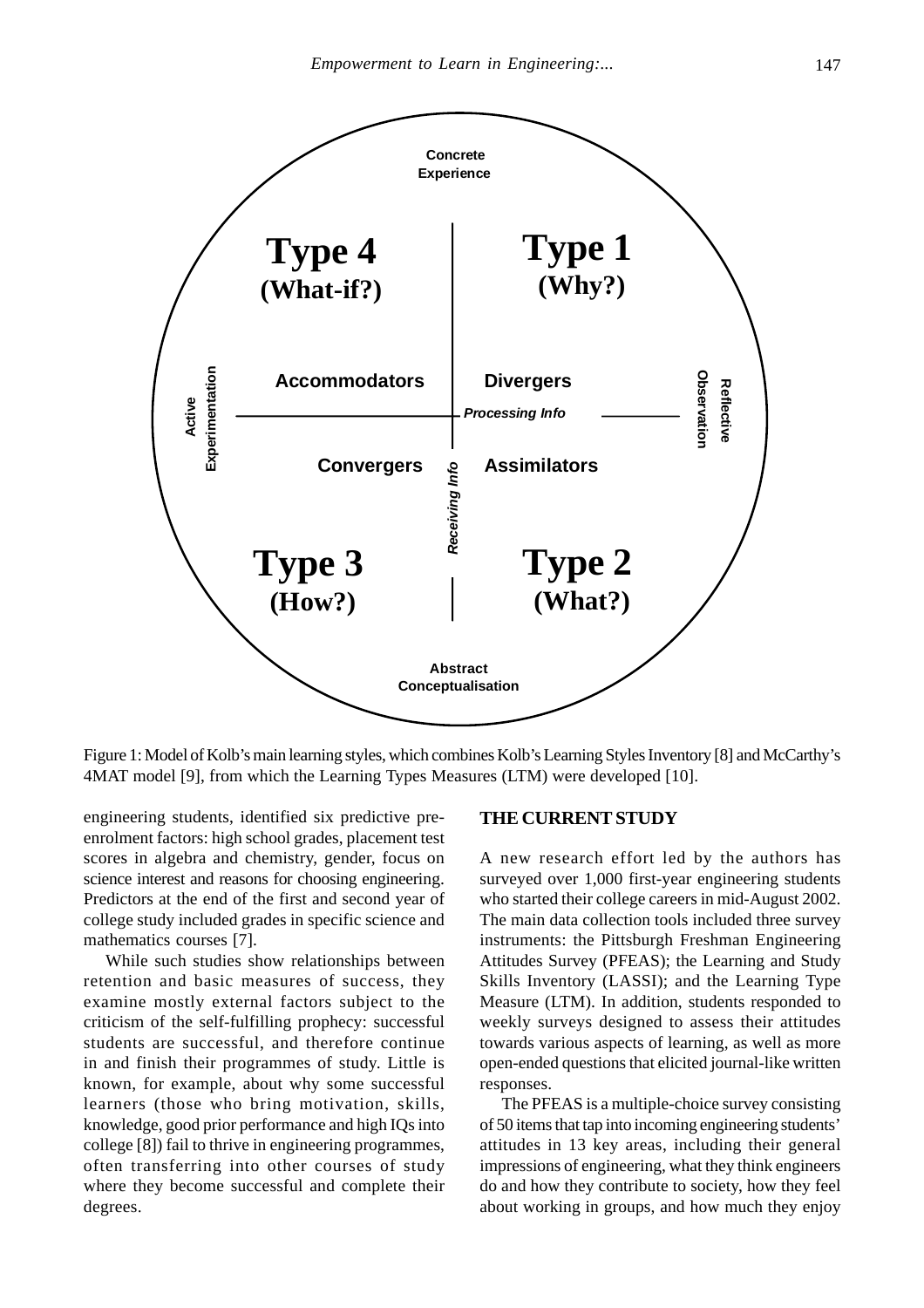science and mathematics courses [9]. A typical item from the PFEAS, for example, is a statement, such as a reason for studying engineering, with which the student strongly disagrees, disagrees, agrees, strongly agrees, or is neutral. The Pittsburgh survey has been used and tested extensively [10-13].

The LASSI survey consists of 80 items designed to gather information about students' study habits and practices, and their awareness of how study strategies relate to skills development and learning. Students are presented with options that they rate on a scale of relevance to themselves. The survey elicits information on ten scales: Attitude, Motivation, Time Management, Anxiety, Concentration, Information Processing, Selecting Main Ideas, Study Aids, Self Testing and Test Strategies [14][15]. On the Anxiety scale, for example, an item might include the statement, *When I am studying, worrying about doing poorly in a course interferes with my concentration*.

Among the surveys used in this study, the Learning Type Measure (LTM) is the most important because it provides a profile of a student as a learner. The LTM is based on the work of learning theorists and provides a profile with affinities to the model developed by Kolb (see Figure 1) [16]. The 26-point questionnaire *measures individual preferences for selecting, organising, prioritising and representing knowledge, information and experience* [17]. For example, students decide whether they learn best collectively or alone, or whether they have difficulty with instructors who follow rules or who are emotional.

The results of the LTM place the learner into one of four categories, with possible overlaps among them. Type 1, *why* learners (*divergers*) prefer listening and discussing ideas, and learn best by relating new ideas to prior knowledge and personal experiences. They are comfortable in situations that allow them to use language strategies to connect people to ideas. They thrive in environments where there is respect for everyone's ideas and where divergent thinking, opinion generating and subjective interpretations are encouraged [18].

Type 2, *what* learners (*assimilators*) have a preference for critiquing information and collective objective data that support their ideas. They learn best by assimilating abstract facts into coherent theories, preferring to form judgements based on verifiable data. They are most comfortable in situations that allow them to use their *tough mindedness* to deduce correct and precise answers.

Type 3, *how* learners (*convergers*) prefer experimenting and testing ideas. They learn best by using *down-to-earth* problem-solving strategies to make sense of ideas. They like to work with concrete, reallife circumstances and to test whether something is workable. They do best in contexts that privilege individuality and experimentation. They also excel at tasks that require straightforward, objective thinking resulting in a measurable product.

Type 4, *what-if* learners (*accommodators*) prefer original thinking and trial-and-error problem solving. They learn best by looking for patterns and relationships that connect their personal experience to new information. They are comfortable when exploring multiple applications of ideas, and enjoy creativity and originality. They know how to generate stimulating and thought-provoking discussions that have social significance. They do best in environments where there is a convergence of ideas and a respect for the unconventional.

Although most people do not represent these four categories in a *pure* way, they tend to lean towards a category in their learning styles and preferences. Thus, it is possible, based on the results of the LTM instrument, to see tendencies in learning styles among a population of the size of the cohort in the present study.

In addition to these three survey instruments, students also responded to sets of questions presented to them electronically. Some questions were presented in survey form, while others asked students to write open-ended responses. Survey questions asked students to judge the applicability of an item on a scale of *rarely*, *sometimes* and *usually*. Each week, students were presented with six such questions representing a particular domain of learning activity, such as study habits, awareness and use of learning resources, teaching styles and perceptions of performance. In the study habits cluster, for example, students were presented with statements such as *I am able to figure out for myself how to learn new information and material* and *I change my environment, depending on what I am trying to study or learn*. These surveys were re-administered towards the end of the academic semester, providing an index of change or lack thereof.

Open-ended journal questions asked students to elaborate on their experiences and beliefs by freely typing at least five sentences in a response box. A question in the teaching preference cluster, for example, asked students to *describe the instructional setting (large lectures, small groups, labs) with which you experience the most frustration.* In an excerpt from a typical response, a student writes that his

… *most frustrating classes are ones with large lectures. Primarily my chemistry class*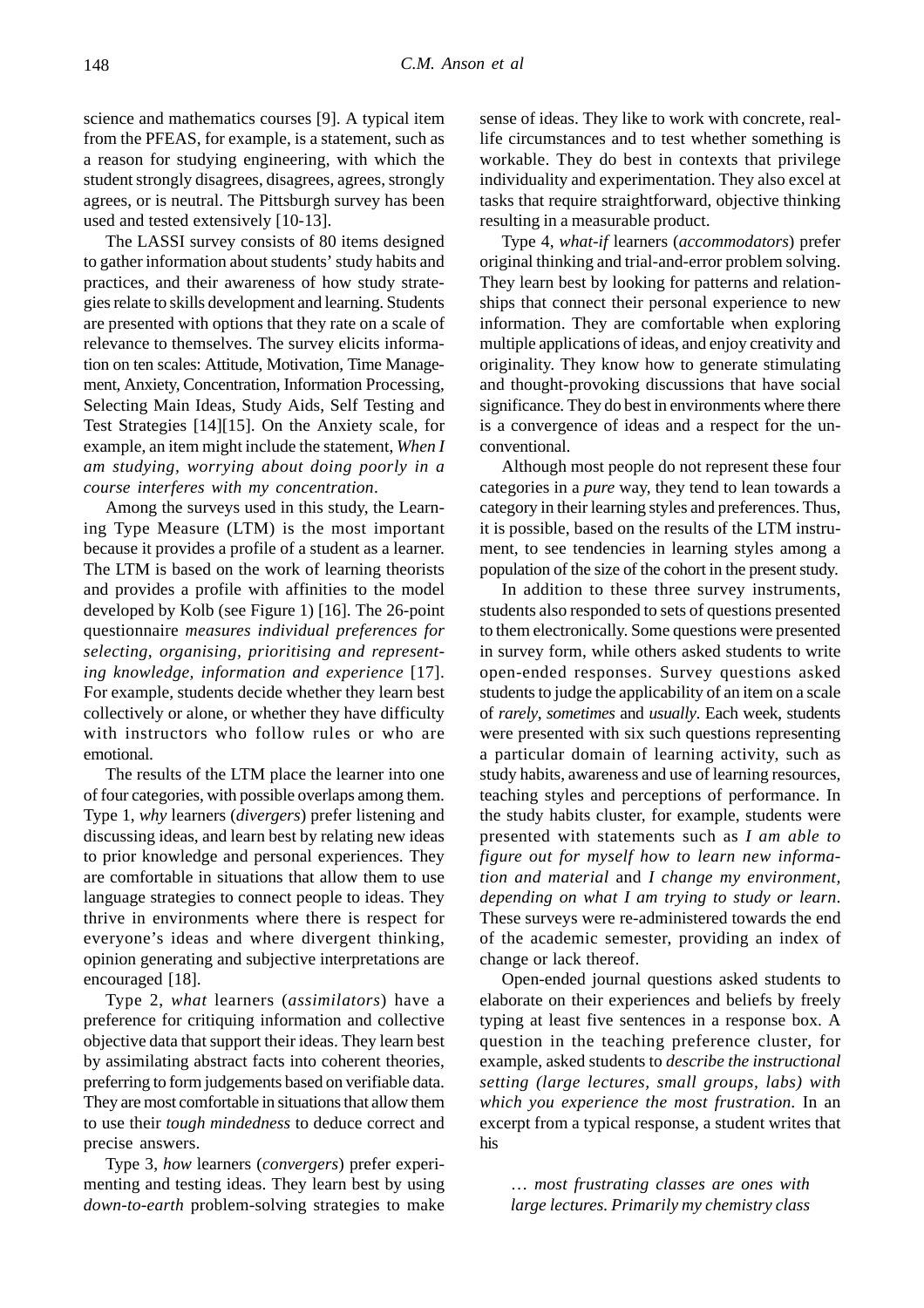*is really frustrating because many concepts are unclear, yet it is impossible to pose a question to the professor due to the mass of students within the class*.

Each student answered three such journal questions (of six per form), or 27 questions during the semester, yielding a total of approximately 27,000 responses of 50-200 words.

# **ANALYSIS OF DATA**

Information gathered in this study consisted of large amounts of quantitative data (learning styles inventories, demographic information including previous success in high school, gender and ethnicity, grades in current courses, etc, and responses to items on weekly surveys) and qualitative data (journal responses and transcripts of focus-group interviews).

Analysis of quantitative data has been correlational, statistically relating various measures using ANOVA, regression and factor analysis. Journal responses have been analysed both quantitatively (eg mean length of entries in words, mean sentence length, use of specific punctuation, predominance of certain linguistic structures such as conditionals, etc) and qualitatively (content analysis and error analysis). Additionally, the journal responses of cohorts created from the results of learning style inventories have been examined qualitatively for various patterns of response. Statistical software is currently being developed for some of these analyses.

A composite picture of each student's learning style has been created from the results of the inventories. An index places students into one of four type quadrants using terminology from the LTM: *why* learners (1), *what* learners (2), *how* learners (3) and *what if* learners (4).

# **RESULTS**

Because at the time of writing, not all data from Phase 1 had been collected, including final course grades at the end of the second semester of study, analysis is ongoing. The results of quantitative analysis from the first semester are reported here.

#### **Consistency Measures**

The results of correlations between different survey items show that students are responding accurately, consistently and predictably. For example, there is a statistically significant inverse relationship between responses to the items *I take too many breaks when*

*I am studying* and *The schedule I have developed for studying for each of my courses is effective*.

This consistency is also demonstrated in relationships between inventories and survey questions; for example, students with higher levels of educational anxiety as measured by the LASSI had lower SAT scores, were concerned about their performance, and were more likely to respond *sometimes* or *usually* to the question, *I wonder if I am well prepared for the academic demands of being a university student*.

Furthermore, students with poor time-management skills were more likely to feel a connection between their study habits and their grades, to express frustration in their organisational skills and to say they take too many breaks when studying. Similarly, the better the student is in test taking strategies, the higher their SAT score. Thus, the information captured in weekly surveys and journal responses, in the three inventories and in other data, such as standardised admissions tests, appear to be mutually supportive along some dimensions.

#### **LTM Subscores and Demographics**

Students who scored highest in one quadrant of the LTM were examined. Figure 2 gives the percentage of the participants by each of their strongest LTM subscore. Distributions for ethnicity and gender groups can also be seen.

The results show that the largest group in any category is represented by the HOW learners. Examining the way that each ethnic group or gender is represented in each LTM quadrant, it can be seen that more females are *LTM 1 - WHY* than males and more males are *LTM 4 - WHAT IF* than females. The underrepresented minority group looks similar to the white/Asian group. In the student population studied, it is apparent that the largest proportion of students (49%) prefer Learning Type 3 - HOW. Together with LTM Type 2 - WHAT, these two groups comprise 69% of the freshmen engineering students.

In 1983, an extensive study was performed on eight engineering schools to measure the psychological type effects on the educational and career development of engineering [19]. The results of the 1983 study showed that the engineering students were almost equally divided between the Sensing type (53%) and the Intuitive type (47%). More recently, Harb, Terry, Hurt and Williamson assessed the learning preferences of engineering students at Brigham Young University [20]. The following approximate distribution was found: 10% Type 1, 40% Type 2, 30% Type 3 and 20% Type 4. The results found here are consistent with those found in these studies.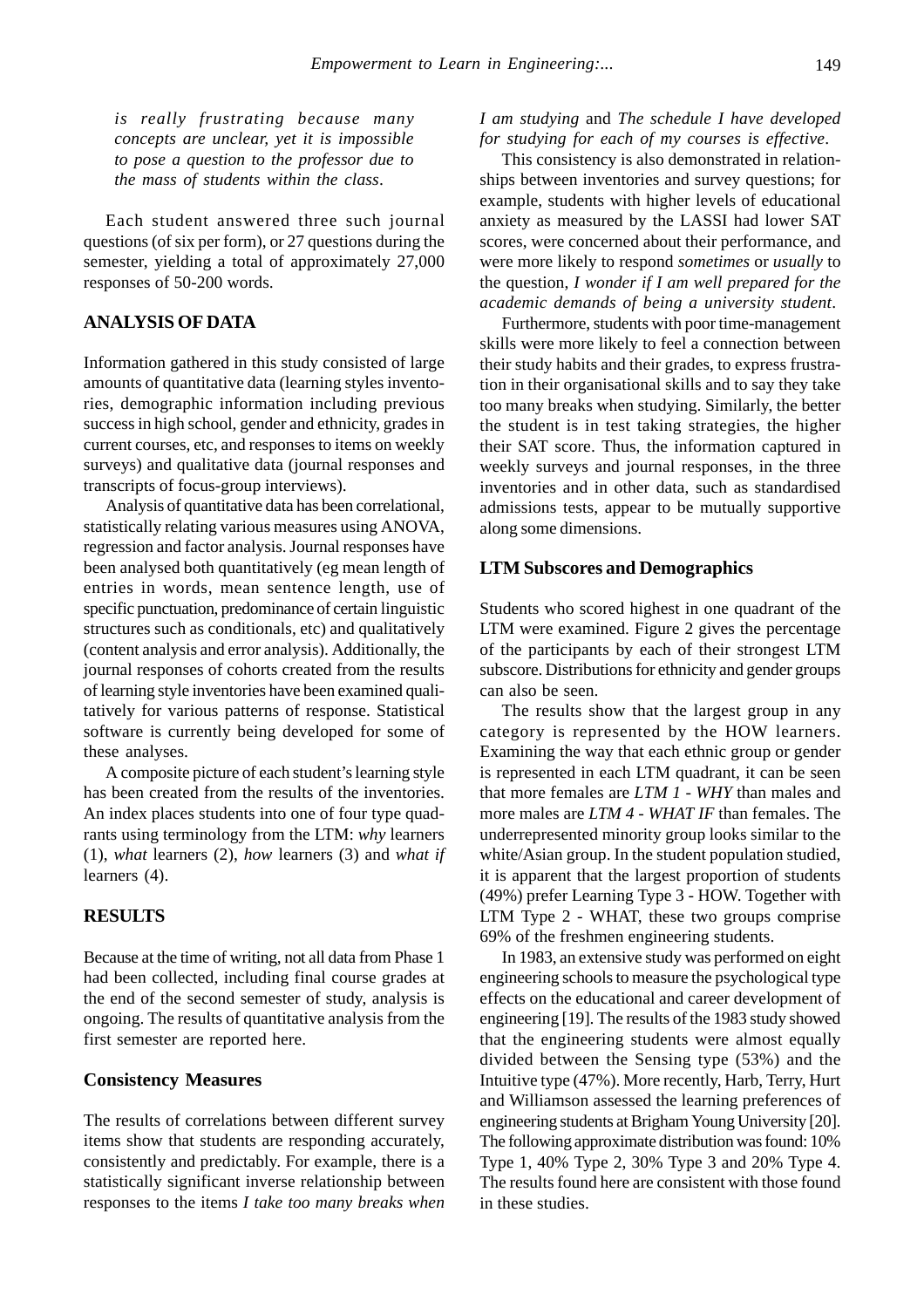

Figure 2: Distribution of LTM 4 quadrants (all groups calculated to 100%).

Students in the study were examined by how they scored on the LTM and then how their attitudes on the various surveys correlated with the score on the LTM. ANOVAs (with the independent variable being the highest quadrant on the LTM and the dependent variable being the question on a journal assignment, subscores on LASSI or subscores on Pittsburgh Freshmen Engineering Attitude Survey) showed some statistically significant relationships by each of the four LTM quadrants (see Table 1). The following results are indicative:

LTM 1 (WHY?): Students who scored the highest in this quadrant on the LTM were more frustrated by their skills in getting themselves

organised to study, questioned their commitment to the engineering field and felt more concerned about their academic performance. The Pittsburgh Survey (taken in the first week) showed that they had the least confidence in mathematics, science, engineering and computer skills, and some confidence in writing and liberal arts studies. These students, compared to students who scored higher on the other LTM quadrants, showed more anxiety on the LASSI subscale; and scored high on the Study Aide subscale of the LASSI that indicated they use more resources to learn.

• LTM 2 (WHAT?): Students with this LTM subscore as the highest stated they used textbooks to help them more than students with other LTM

| Average on Survey Questions Asked during the Semester |                  |                    |                    |                   |                  |  |  |  |  |
|-------------------------------------------------------|------------------|--------------------|--------------------|-------------------|------------------|--|--|--|--|
| Scale: $1 = rarely$ ; $2 = sometimes$ ; $3 = usually$ |                  |                    |                    |                   |                  |  |  |  |  |
| <b>LTM</b> Quadrant                                   | Textbooks help   | Prefer to study    | Instructor is      | Instructor is     | Homework         |  |  |  |  |
|                                                       | me               | alone              | available outside  | available outside | promotes my      |  |  |  |  |
|                                                       |                  |                    | of class (start of | of class (middle) | understanding of |  |  |  |  |
|                                                       |                  |                    | semester)          | of semester)      | the material     |  |  |  |  |
| $1 - WHY$                                             | $2.43++$         | $2.21^{\circ}$     | 1.20               | 2.60              | 2.50             |  |  |  |  |
| 2 - WHAT                                              | 2.53             | $2.66^{\circ}$     | 1.24               | 2.52              | 2.52             |  |  |  |  |
| $3 - HOW$                                             | 2.56             | $2.45^{\circ}$     | 1.17               | 2.51              | 2.47             |  |  |  |  |
| 4 - WHAT IF                                           | 2.36#            | $2.35^{\circ}$     | 1.34#              | $2.36*$ #         | $2.29*$          |  |  |  |  |
|                                                       | Frustrated by    | Frustrated by      | I question if      | Grades reflect    | Concern about    |  |  |  |  |
|                                                       | my skills to get | my skills to get   | engineering is     | abilities         | my performance   |  |  |  |  |
|                                                       | myself           | myself             | right for me       |                   | in some courses  |  |  |  |  |
|                                                       | organised to     | organised to       |                    |                   |                  |  |  |  |  |
|                                                       | study (start of  | study (middle of   |                    |                   |                  |  |  |  |  |
|                                                       | semester)        | semester)          |                    |                   |                  |  |  |  |  |
| $1 - WHY$                                             | $1.89 + #+$      | 1.37               | $1.88**$           | $2.14++$          | $2.30+#+$        |  |  |  |  |
| 2 - WHAT                                              | 1.63             | 1.27 <sup>AA</sup> | 1.52               | 2.36              | 2.01             |  |  |  |  |
| $3 - HOW$                                             | 1.69             | 1.41               | 1.46               | 2.28              | 2.11             |  |  |  |  |
| 4 - WHAT IF                                           | $1.89**$         | $1.59*$            | $1.65**$ #         | $2.02**$          | 2.18             |  |  |  |  |

Table 1: Averages on survey items for each LTM subgroup.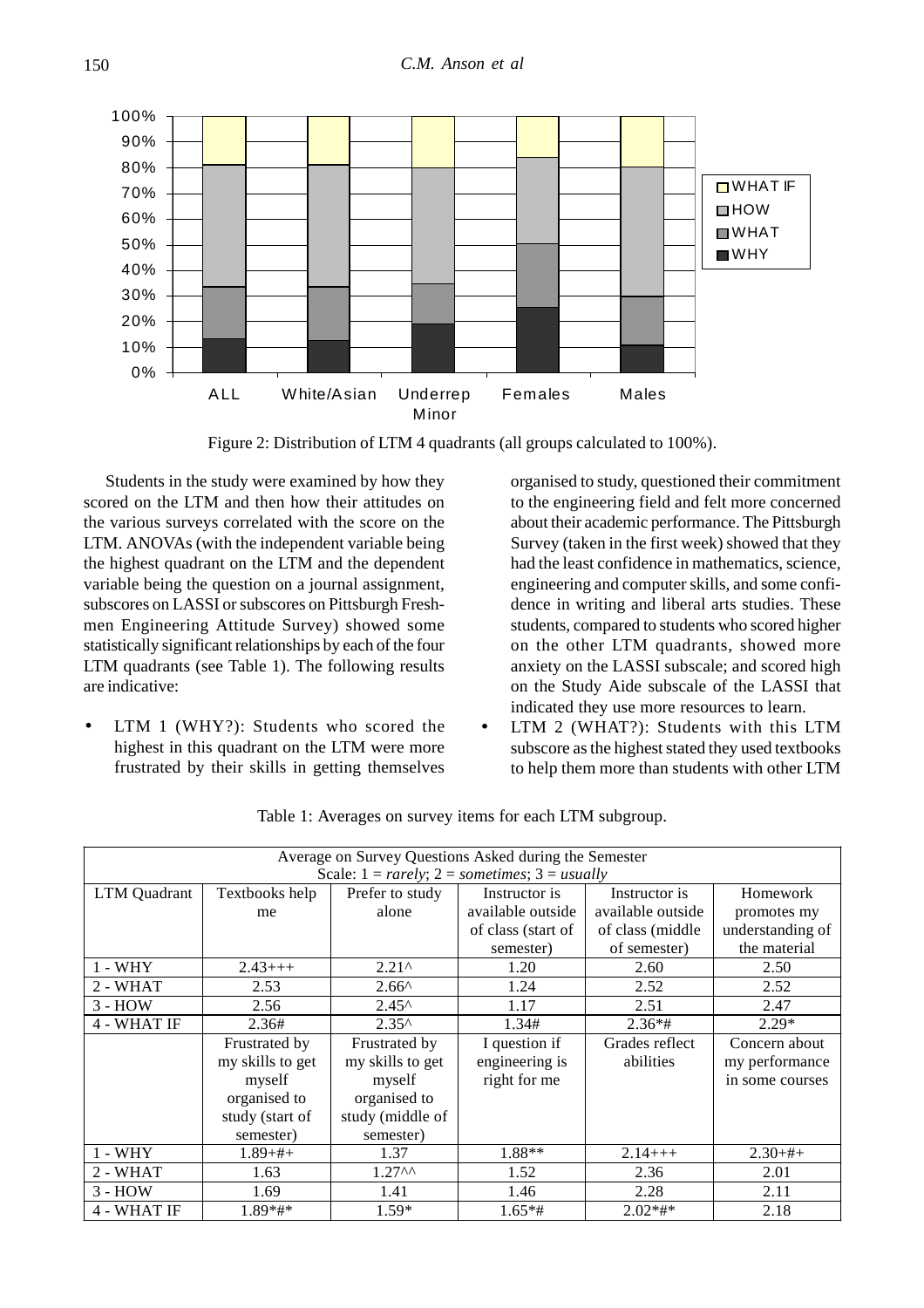subscores; they preferred to study alone and felt grades reflect their abilities. The Pittsburgh Survey corroborated that these students prefer to work alone instead of in groups or teams (see Table 2). They scored high on the Concentration Subscale of LASSI – they have the ability to direct and maintain attention on academic tasks.

- LTM 3 (HOW?): Students in this quadrant are very similar to LTM 2 students. They use textbooks to help them more; they did not question if the engineering field was for them and felt grades reflected their abilities.
- LTM 4 (WHAT IF?): Compared to the other three groups, LTM 4 students, by mid-term, did not feel that the instructors were available outside of class. They were frustrated in their organisation at the beginning of the semester and at mid-term. They did not feel that homework promoted understanding of the material. By mid-term, they had the most trouble getting to class on time than other students who scored higher on other LTM quadrants. They scored low on the motivation and time management scales of the LASSI, eg they may not possess the diligence, self-discipline and willingness to exert the effort necessary to successfully complete academic requirements. They did not think of engineering as a rewarding career.

# **LTM Scores as a Function of Grades**

The average GPA of all students were gathered at the end of the first semester. As shown in Figure 3, WHAT learners had an average GPA of 3.3: 77% of



Figure 3: Average GPA at the end of first semester by LTM quadrants.

these students scored above 3.0. Students in the WHY or WHAT IF categories had the lowest average GPA, with only 46% and 45%, respectively, having a GPA above 3.0.

#### **Change Over Time**

An analysis of students' responses to weekly surveys show that the entire cohort's experiences in their first semester of an engineering programme led to some changes in perceptions, attitudes and behaviours, while other factors did not change. Statistically significant results show, for example, that students consulted their teachers more often, became more aware of campus resources and were less inclined to feel that athletics interferes with their studies (all of these elements lying to some degree outside the specific classrooms in which they are learning and involving external, rather than internal, forces).

At the same time, they do not perceive their writing skills to improve, there is no increase in their tendency to summarise their notes after class sessions and there is no change in their perception that they

Table 2: Average on Pittsburgh freshman engineering attitude survey factors.

| Scale: 1 strongly disagree to 5 strongly agree                                        |                                                                          |                                                                             |                      |                    |  |  |
|---------------------------------------------------------------------------------------|--------------------------------------------------------------------------|-----------------------------------------------------------------------------|----------------------|--------------------|--|--|
| LTM Quadrant                                                                          | Confident in maths                                                       | Confident in engineering/                                                   | Confident in liberal | Prefer to work     |  |  |
|                                                                                       | and science                                                              | computer skills                                                             | arts                 | alone/not on teams |  |  |
| $3.64**$<br>$1 - WHY$                                                                 |                                                                          | $3.56**$                                                                    | $2.69++$             | $2.50 + #+$        |  |  |
| $2 - WHAT$                                                                            | 3.96                                                                     | 3.80                                                                        | 2.62                 | 3.18               |  |  |
| $3 - HOW$                                                                             | 3.94                                                                     | 3.85                                                                        | 2.46                 | 2.83               |  |  |
| 4 - WHAT IF                                                                           | 3.96                                                                     | 3.82                                                                        | $2.86*$ #*           | $2.75$ ##          |  |  |
| $\ast$<br>LTM Quadrant 4 is statistically different from all other quadrants; $p<.05$ |                                                                          |                                                                             |                      |                    |  |  |
| $***$                                                                                 |                                                                          | LTM Quadrant 1 is statistically different from all other quadrants; $p<.05$ |                      |                    |  |  |
| LTM Quadrant 4 is statistically different from quadrant 3; $p<.05$<br>#               |                                                                          |                                                                             |                      |                    |  |  |
| ##                                                                                    | LTM Quadrant 4 is statistically different from quadrant 2; $p<0.05$      |                                                                             |                      |                    |  |  |
| ###                                                                                   | LTM Quadrant 4 is statistically different from quadrant 1; $p<0.05$      |                                                                             |                      |                    |  |  |
| $*#$                                                                                  | LTM Quadrant 4 is statistically different from quadrant 3 and 1; $p<.05$ |                                                                             |                      |                    |  |  |
| $*#*$                                                                                 | LTM Quadrant 4 is statistically different from quadrant 3 and 2; $p<.05$ |                                                                             |                      |                    |  |  |
| $^{+}$                                                                                | LTM Quadrant 1 is statistically different from quadrant 4; $p<.05$       |                                                                             |                      |                    |  |  |
| $++$                                                                                  | LTM Quadrant 1 is statistically different from quadrant 3; $p<0.05$      |                                                                             |                      |                    |  |  |
| $+++$                                                                                 | LTM Quadrant 1 is statistically different from quadrant 2; $p<.05$       |                                                                             |                      |                    |  |  |
| $+#+$                                                                                 | LTM Quadrant 1 is statistically different from quadrant 2 and 3; $p<.05$ |                                                                             |                      |                    |  |  |
| ΛΛ                                                                                    | LTM Quadrant 2 is statistically different from quadrant 3, $p<.05$       |                                                                             |                      |                    |  |  |
| Λ                                                                                     | All quadrants statistically different from each other; $p<.05$           |                                                                             |                      |                    |  |  |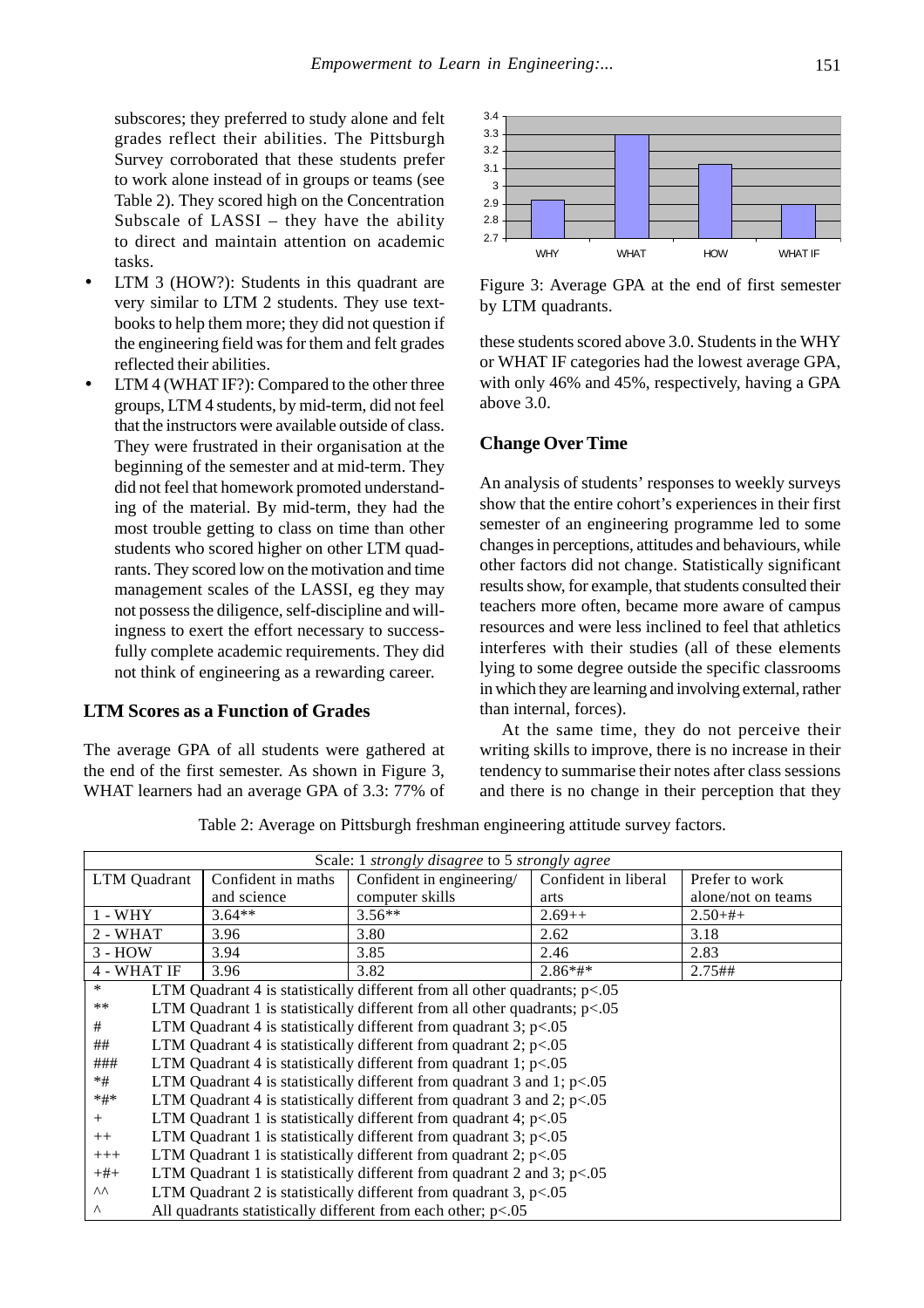take too many breaks while studying (all of these elements lying to some degree within the domain of students' own academic work and habits, and involving internal, rather than external, forces).

However, when examined as a function of LTM scores, differences in changes became more discernible (see Table 3). For example, the *Why* group became less frustrated with their skills in organisation, while the *How* group felt their writing skills were stronger by the end of the semester. The *What if* group had found resources by the end of the semester as compared to the beginning of the semester. When correlated to those factors across the entire group that seem to contribute to students' success, such differences may be especially helpful in targeting certain educational interventions towards the most vulnerable groups.

## **Miscellaneous Observations**

When asked why they chose engineering as a field of study, the majority of students responded that they liked science and mathematics; yet an equal majority rated mathematics and chemistry as their *most frustrating courses* over other courses (including English) in their curriculum.

When asked to judge which instructional method was most frustrating to them, a majority of students chose *large lectures* over laboratories and smaller classes. There was a statistically significant relationship between students' perception of their writing skills and their time-management skills.

# **PRELIMINARY CONCLUSIONS**

It is speculated that most engineers would have an LTM score that would show them higher in the WHAT and HOW categories of learning preferences. Students who have high scores on the LTM in the WHY and WHAT IF quadrants may have more difficulty in a traditional educational system that has tended to produce engineers who are WHAT and HOW types, while the engineering professions are eager to train and hire more speculative, inventive, *outside-the-box* thinkers – those who fit the profile of LTM types WHY and WHAT IF; yet their educational experiences are not well matched to their learning styles and preferences. As further correlations become available, it may be possible to pinpoint certain key factors affecting students' success and retention across the entire cohort of first-year students. Based on performance measures at the end of the first semester, this hypothesis appears to be supported.

The original hypotheses (that traditional engineering education may be a deterrent to innovative thinkers, that students are not aware of their learning strategies, and that students who lack confidence may have more difficulty in engineering) are still being supported. More information about the relationship of the above findings to the *retention* of these students will give greater insight into these hypotheses.

As soon as further measures of success are available, as determined by grades in courses and early dropouts, the researchers will be able to relate these

| I have found organised activities and resources sponsored by the College of Engineering that have helped                                                                                                           |                                                                                                               |      |          |     |                |  |  |  |
|--------------------------------------------------------------------------------------------------------------------------------------------------------------------------------------------------------------------|---------------------------------------------------------------------------------------------------------------|------|----------|-----|----------------|--|--|--|
|                                                                                                                                                                                                                    | me integrate into the Freshman experience (if student said <i>rarely</i> at the beginning of the semester and |      |          |     |                |  |  |  |
| <i>usually</i> towards the end of the semester then the difference score is $+2$ )                                                                                                                                 |                                                                                                               |      |          |     |                |  |  |  |
| Difference score:                                                                                                                                                                                                  | $-2$                                                                                                          | -1   | $\Omega$ | 1   | $\overline{2}$ |  |  |  |
| <b>WHY</b>                                                                                                                                                                                                         | 20%                                                                                                           | 48%  | 28%      | 4%  | 0%             |  |  |  |
| 2 - WHAT                                                                                                                                                                                                           | 21%                                                                                                           | 41%  | 33%      | 5%  | 0%             |  |  |  |
| $3 - HOW$                                                                                                                                                                                                          | 22%                                                                                                           | 46%  | 27%      | 4%  | 1%             |  |  |  |
| <b>WHAT IF</b><br>4                                                                                                                                                                                                | 19%                                                                                                           | 52%  | 23%      | 6%  | 0%             |  |  |  |
| My writing skills are strong (if student said <i>rarely</i> at the beginning of the semester and <i>usually</i> towards the<br>end of the semester then the difference score is $+2$ )                             |                                                                                                               |      |          |     |                |  |  |  |
| Difference score:                                                                                                                                                                                                  | $-2$                                                                                                          | -1   | $\Omega$ | 1   | 2              |  |  |  |
| <b>WHY</b>                                                                                                                                                                                                         | 2%                                                                                                            | 19%  | 46%      | 28% | 5%             |  |  |  |
| 2 - WHAT                                                                                                                                                                                                           | 3%                                                                                                            | 19%  | 47%      | 26% | 6%             |  |  |  |
| $3 - HOW$                                                                                                                                                                                                          | 1%                                                                                                            | 17%  | 42%      | 33% | 7%             |  |  |  |
| <b>WHAT IF</b><br>4                                                                                                                                                                                                | 2%                                                                                                            | 29%  | 48%      | 17% | 3%             |  |  |  |
| I am frustrated by my skills in getting myself organised to study (if student said usually at the beginning of<br>the semester and <i>rarely</i> towards the end of the semester then the difference score is -2). |                                                                                                               |      |          |     |                |  |  |  |
| Difference score:                                                                                                                                                                                                  | $-2$                                                                                                          | $-1$ | $\Omega$ |     | $\overline{c}$ |  |  |  |
| <b>WHY</b>                                                                                                                                                                                                         | 8%                                                                                                            | 45%  | 41%      | 7%  | 0%             |  |  |  |
| 2 - WHAT                                                                                                                                                                                                           | 5%                                                                                                            | 32%  | 54%      | 8%  | 1%             |  |  |  |
| $3 - HOW$                                                                                                                                                                                                          | 4%                                                                                                            | 39%  | 46%      | 12% | 1%             |  |  |  |
| <b>WHAT IF</b><br>4                                                                                                                                                                                                | 4%                                                                                                            | 42%  | 47%      | 6%  | 1%             |  |  |  |

Table 3: Percentage of change over time in select areas, by LTM.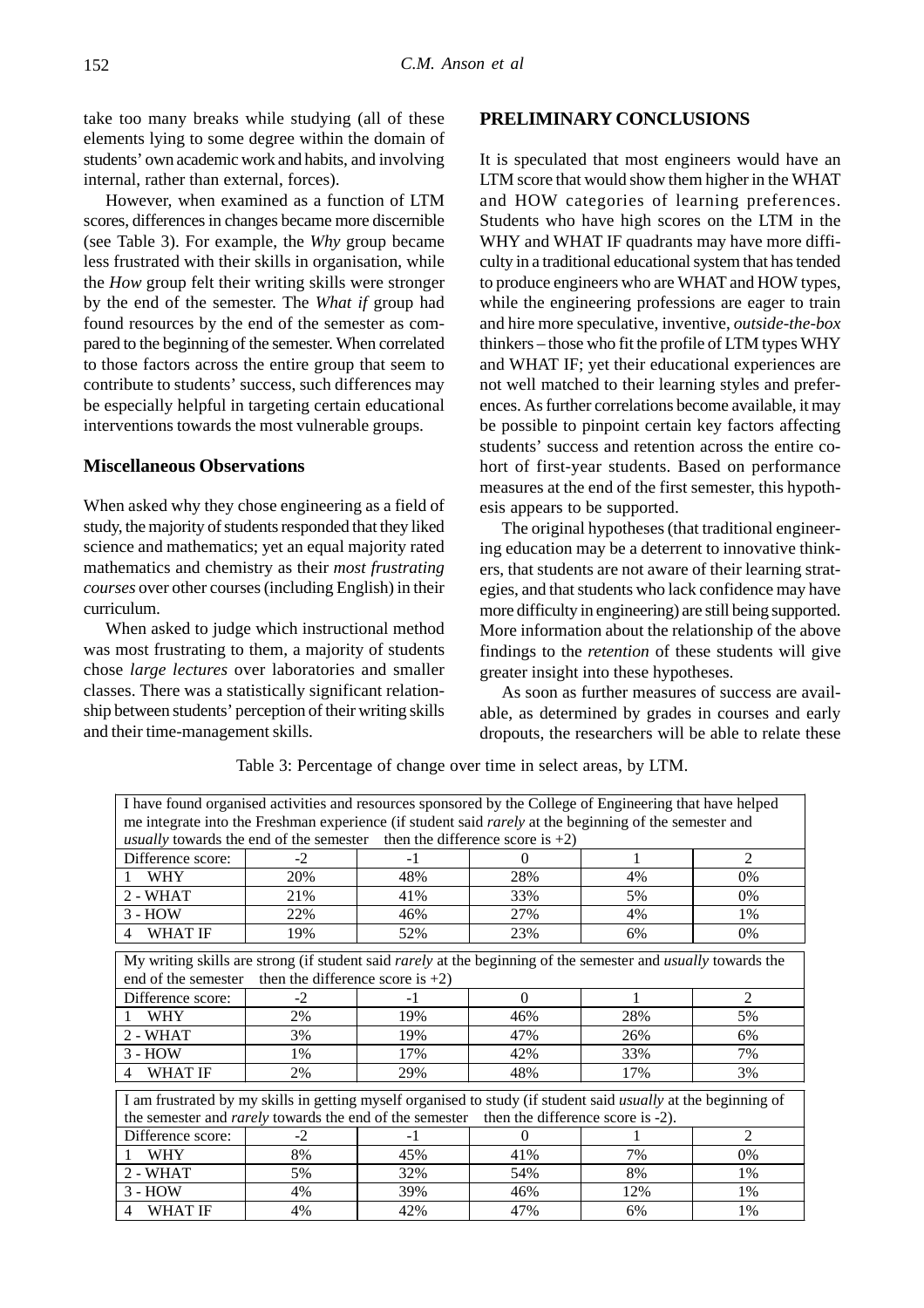measures to items and item clusters on the LTM, LASSI, Pittsburgh Inventory, weekly surveys and journals. The results will yield a clearer picture of student success as it relates to types, styles and habits, which can then be used to examine teaching practices and the structure of the curriculum, and develop both faculty-development initiatives and student interventions to increase success and retention rates.

# **IMPLICATIONS AND PHASE 2 RESEARCH**

The results of this first phase of the project have allowed the formulation of specific objectives for the second phase, currently under development: Effectiveness of Cognitive Empowerment of Engineering Freshmen. By using the data to describe the matches and mismatches between students' styles and strategies and the content of courses and instructors' teaching styles and strategies, a taxonomy is being developed to help students to know when and why to select a particular strategy for the mastery of different types of information and teaching techniques.

The objective of Phase 2 will be to increase students' awareness of their own learning, while simultaneously increasing the number of learning strategies they have at their disposal. Such strategies will enable them to become effective and efficient learners who can modify their individual strengths and preferences to overcome the inherent mismatches between learning and teaching styles and strategies that are prevalent in undergraduate engineering programmes.

In addition, data from teachers of courses in the first year of study have already begun to show possible relationships between teaching styles, methods or ideologies and students' abilities to thrive in different learning environments. The LTM model, for example, suggests that Type 1 and 4 teachers will be disposed in their instruction towards enabling self-discovery and helping students to act on their own visions, they will be interested in promoting individual growth and encouraging personal insight, and they will prefer group work, discussions, and active learning methods in their classrooms. Type 2 and 3 teachers, on the other hand, will be more disposed towards the transition of knowledge, will favour accuracy, productivity, competence and practical applications, will use measured rewards and favour more traditional teaching methods (lectures and tests) [21].

Although the LTM was not administered to instructors of first-year engineering students' courses, an electronic survey was devised to tap into their educational beliefs and practices. This preliminary survey of teachers representing both the mathematics/science side and the humanities side of engineering students' first-year curriculum indicates a strong match between these LTM types and their own teaching preferences. The mathematics and science instructors, for example, were far more likely to describe a *good student* as one who attends lectures, puts in his or her best effort, has good study/testing skills, solves problems, understands concepts, reads before class and works hard. Instructors in the humanities side of the students' first-year curriculum, by contrast, were far more likely to characterise a *good student* as one who participates in class discussions, is insightful and actively engaged in his/her own learning, reads and thinks critically, has a genuine interest in academic inquiry, engages actively with materials and continuously rethinks his/her assumptions.

When asked how they like to spend class time, the mathematics and science instructors were far more likely to favour lecturing, doing example problems on the board, giving quizzes and reviewing homework, while the humanities instructors were more likely to favour guided discussions, group work, in-class writing, *workshops*, and responding to students' questions.

Clearly, the differences being discerned in students' approaches to studying and learning are matched (or not matched) by their instructors' approaches to teaching. The implications of this part of the research may well point towards strategies both for increasing the awareness and skills that students can bring into diverse classrooms with a range of assumptions about learning, and for increasing awareness among teachers of alternative methods that best match the styles of their students. This is a process already bearing fruit in some workshop-based instructional programmes for faculty [22].

By working from *both ends*, the authors consider it possible for engineering schools and curricula to create environments where students of all types can thrive, bringing to the diverse engineering professions the range of intellectual and social abilities that professionals appear to value.

# **ACKNOWLEDGEMENT**

This study has been supported by a grant from the National Science Foundation (NSF), Grant No. 0212150.

#### **REFERENCES**

1. Astin, A.W., The climate for undergraduate engineering education: results from a recent national study. Paper presented at the Annual Engineering Dean's Institute, New Orleans, 29 March (1993).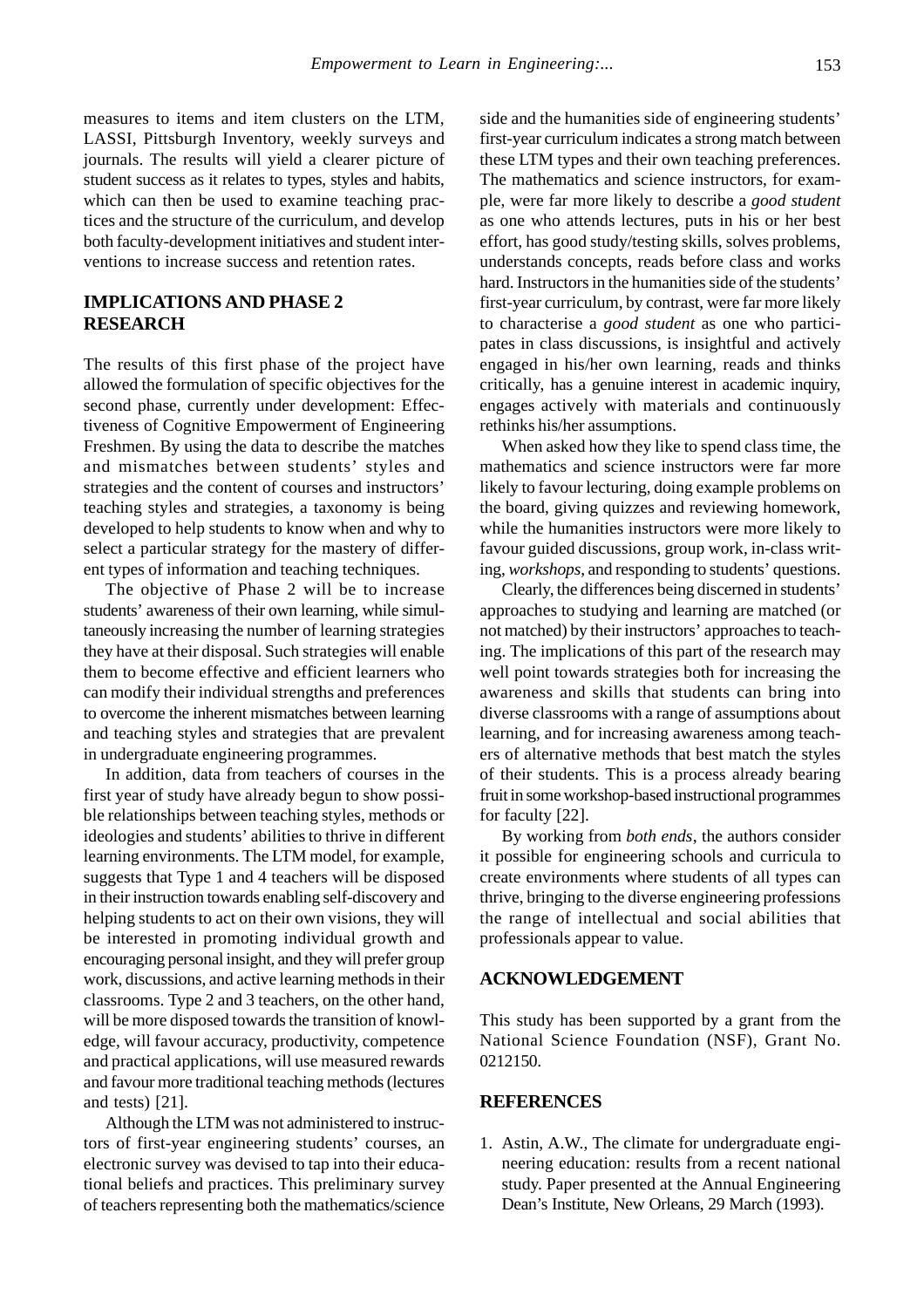- 2. Board of Engineering Education-National Research Council, Improving retention in undergraduate engineering education. *Issues in Engng. Educ.: A Bulletin Addressing Culture Change in Engng. Educ.*, 1, **1** (1992).
- 3. Johnson, D.W., Johnson, R.T. and Smith, K.A., *Active Learning: Cooperation in the College Classroom*. Edina: Interaction Book Co. (1991).
- 4. Felder, R.M., Felder, G. and Dietz, E.J., A longitudinal study of engineering student performance and retention v. comparisons with traditionally taught students. *J. of Engng. Educ.*, 87, **4**, 469-480 (1998).
- 5. Felder, R.M. and Silverman, L.K., Learning and teaching styles in engineering education. *Engng. Educ.*, 78, **7**, 674-681 (1988).
- 6. Anson, C.M., *Response Styles and Ways of Knowing*. Anson, C.M. (Ed.), Writing and Response: Theory, Practice, and Research. Urbana: NCTE (1988).
- 7. Levin, J. and Wyckoff, J.H., Predictors of persistence and success in an engineering program. *NACADA J.*, 15, **1**, 15-21 (1995).
- 8. Seymour, E. and Hewitt, N.M., Talking about leaving – factors contributing to high attrition rates among science, mathematics and engineering undergraduate majors. Final report to the Alfred P. Sloan Foundation on an Ethnographic Inquiry at Seven Institutions. April, Boulder: Bureau of Sociological Research, University of Colorado (1994).
- 9. For more information about the Pittsburgh survey, see: http://www.flaguide.org/tools/attitude/ pitts\_freshman\_attitudes.html
- 10.Besterfield-Sacre, M.E., Atman, C.J. and Shuman, L.J., How freshman attitudes change in the first year. *Proc. ASEE 1995 Annual Conf.: Investing in the Future*, Anaheim, USA, 157-163 (1995).
- 11. Besterfield-Sacre, M.E., Atman, C.J. and Shuman, L.J., Student attitudes assessment*. J. of Engng. Educ.*, 87, **2**, 133-141 (1998).
- 12.Besterfield-Sacre, M.E., Atman, C.J. and Shuman, L.J., Characteristics of freshman engineering students: models for determining student attrition and success in engineering. *J. of Engng. Educ.*, 86, **2** (1997).
- 13.Besterfield-Sacre, M.E. and Atman, C.J., Survey design methodology: measuring freshman attitudes about engineering. *Proc. American Society for Engng. Educ. Conf.*, 236-242 (1994).
- 14.http://www.hhpublishing.com/\_assessments/ LASSI/index.html
- 15.Weinstein, C.E., Palmer, D.R. and Schulte, A.C., LASSI: Learning and Study Strategies Inventory (1999),

http://www.hhpublishing.com/LassiPage.html

- 16.McCarthy, B., *The 4MAT system: Teaching to Learning Styles with Right/Left Mode Techniques* (revised edn). Oak Brook: Excel (1987).
- 17.http://www.aboutlearning.com/
- 18.This and the following three descriptions are taken from the LTM learner profiles available at: http://64.226.183/profile\_type.htm.
- 19.McCaulley, M.H., Godleski, E.S., Yokomoto, C.F., Harrisberger, L. and Sloan, E.D., Applications of psychological type in engineering education. *J. of Engng. Educ.*, 82, **2**, 394-400 (1983).
- 20.Harb, J.N., Terry R.E., Hurt, P. and Williamson, K., *Teaching through the Cycle - Application of Learning Style Theory to Engineering Education at Brighman Young University*. Provo: BYU Press (1991).
- 21.For descriptions of LTM categories as teachers, see: http://64.226.183/profile\_type1.htm
- 22.Mourtous, N.J. and Allen, E.L., Assessing the effectiveness of a faculty instructional development programme, part 2: teaching and learning styles. *Proc. 6th UICEE Annual Conf. on Engng. Educ.*, Cairns, Australia, 243-247 (2003).

# **BIOGRAPHIES**



Dr Chris M. Anson is Professor of English and Director of the Campus Writing and Speaking Programme at North Carolina State University, where he helps faculty in nine colleges to use writing and speaking in the service of students' learning and improved communication. He has

written or edited 12 books and has published over 50 articles. Before joining North Carolina State University in 1999, Chris spent 15 years at the University of Minnesota, where he directed the Programme in Composition from 1988 to 1996 and was Morse-Alumni Distinguished Teaching Professor.

He is the recipient of numerous awards, including the State of Minnesota Higher Education Teaching Award. He has given over 250 presentations, keynote addresses and workshops across the USA and in ten foreign countries. His most recent book, *The WAC Casebook: Scenes for Faculty Reflection and Programme Development* (Oxford University Press), is a collection of open-ended scenarios for use in cross-curricular discussions of writing. He is currently incoming President of the Council of Writing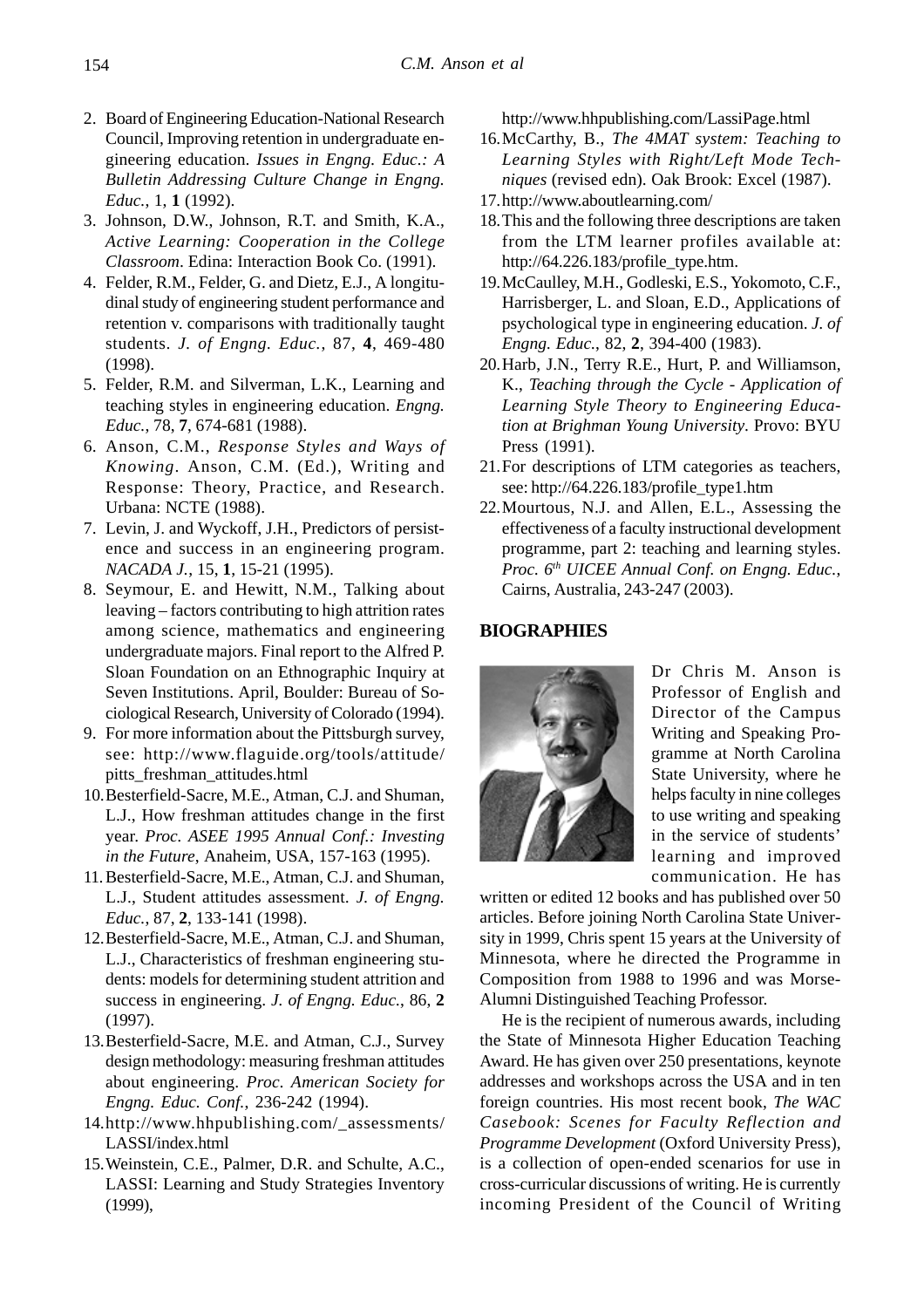Programme Administrators. His complete curriculum vitae can be found at http://www2.chass.ncsu.edu/ CWSP/header/contact.html



Prof. Leonhard E. Bernold, born in Switzerland, is a member of the Civil Engineering Faculty at North Carolina State University. With a PhD from Georgia Institute of Technology, he has established a comprehensive educational and professional background in engineering, as well as busi-

ness administration. As the founder and director of the Construction Automation and Robotics Laboratory, he has spearheaded several innovative projects in advanced technologies.

For several years, he chaired the ASCE committee on Field Sensing and Robotics and *co-fathered* the international student contest *Construction on the Moon.* For more than a decade, he has been actively involved in sponsored research to improve education in engineering. Because of his holistic approach that centres on the student and the complex process of active learning, he has been called a pioneer in engineering education.



Dr Cathy Crossland is Professor of Special Education within the Department of Curriculum and Instruction in the College of Education at North Carolina State University. For 10 years, she served as Head of the Department of Curriculum and Instruction. Dr Crossland established the

Diagnostic Teaching Clinic in 1983 and has served as the Director of the Clinic since its inception. She holds an appointment as a Senior Fellow in the Kenan Institute for Engineering, Science and Technology.

Dr Crossland's research has been supported by grants from the US Department of Education, the US Department of Health and Human Services, the National Center for Health Services Research, the Junior League, the Kenan Family Fund and the

National Science Foundation. She is a member of the Academy of Outstanding Teachers and the Academy of Outstanding Extension Faculty at North Carolina State University.



Dr Joni Spurlin is Director of Assessment in the College of Engineering at North Carolina State University. For the past 11 years, she has provided leadership and expertise to faculty, administration and staff in the development of tools of assessment, institutional effectiveness and planning processes. She has

evaluated and worked with department chairs and faculty on improving outcomes assessment for engineering, liberal arts, education, business and nursing and allied health programmes. She has provided institutional research at both large and small institutions.

Between 1993-1996, she directed activities of a five-year US\$1.7 million US Department of Education Title III grant.



Mary Ann McDermott received a Bachelor of Arts degree from Dickinson College, Carlisle, Pennsylvania, USA, as well as a Master of Education degree from North Carolina State University, Raleigh, North Carolina, USA.



Stacy Weiss is a graduate student at North Carolina State University in the Department of Curriculum and Instruction, where she received her MEd in Special Education and additional licensure as a Reading Specialist. In addition to working on the LESSONS grant, she also serves as

the Assistant Editor of *Exceptionality*, a special education journal.